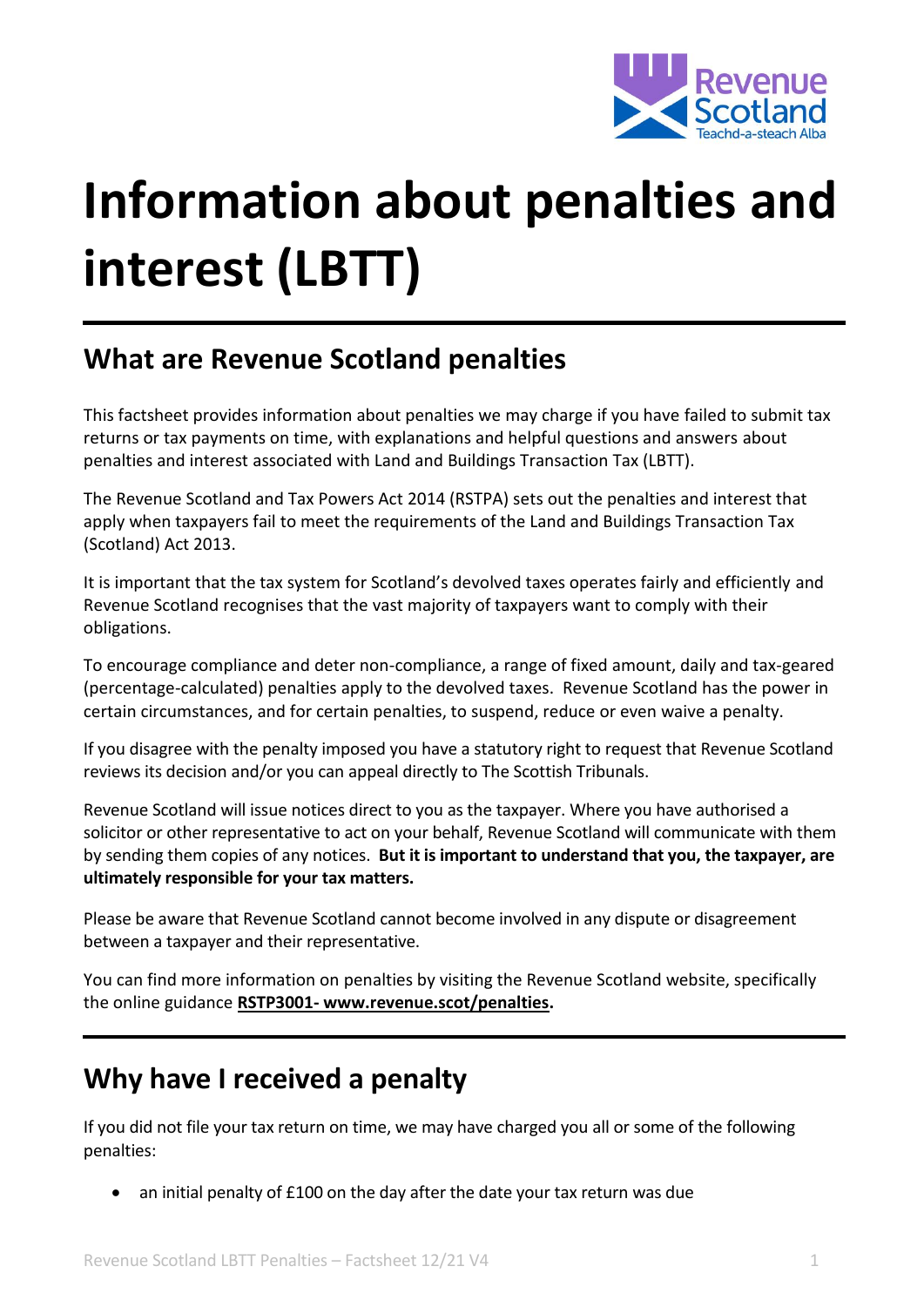- daily penalties of £10 per day for 90 days after your return was 3 months late
- a 'further penalty' of £300 or 5% of your tax liability after your tax return was 6 months late
- a second 'further penalty' of £300 or 5% of your tax liability after your tax return was 12 months late, or, £300 or 100% of your tax liability if you have deliberately withheld information.

If you did not pay your tax on time, we may have charged you all or some of the following penalties:

- an initial penalty of 5% of the unpaid tax
- a second penalty of 5% of the unpaid tax after 5 months
- a third penalty of 5% of the unpaid tax after 11 months.

You may also receive an interest charge on late payment of, or failure to pay, tax. Interest will be charged where you have failed to pay in full the amount of tax due. Similarly, interest will be charged on late payment of a penalty where it has not been paid in full by the due date.

## **Where we might reduce, suspend or cancel a penalty**

We may reduce, suspend or cancel a penalty for failing to file your return or pay tax on time if you had a reasonable excuse as long as you then met your obligation without delay once the reasonable excuse had ended.

There is no statutory definition of a reasonable excuse, which is a matter to be considered in the light of all the circumstances of the particular case. What is reasonable will differ from person to person depending on their particular circumstances.

Revenue Scotland will need to consider carefully both the point at which a reasonable excuse ends and the actions you took after that time to put right the action/inaction, or otherwise remedy the failure. Each case must be dealt with on its own merits.

You can find more information on reasonable excuse in relation to penalties at **[www.revenue.scot/rstp3022.](http://www.revenue.scot/rstp3022)**

#### **Letting us know about any special circumstances**

If there are any special circumstances that you believe should be taken into consideration in relation to these penalties for failing to file your tax return and pay tax on time, you should let Revenue Scotland know straight away.

To be special, the circumstances in question must apply to you and must not be general circumstances that apply to many taxpayers. Specialist circumstances are either uncommon or exceptional, or where the strict application of the legislation applying to the penalty in question produces a result that is contrary to the clear compliance intention of that legislation.

You can find more information on special circumstances in relation to penalties at **[www.revenue.scot/rstp3023](https://www.revenue.scot/rstp3023)**.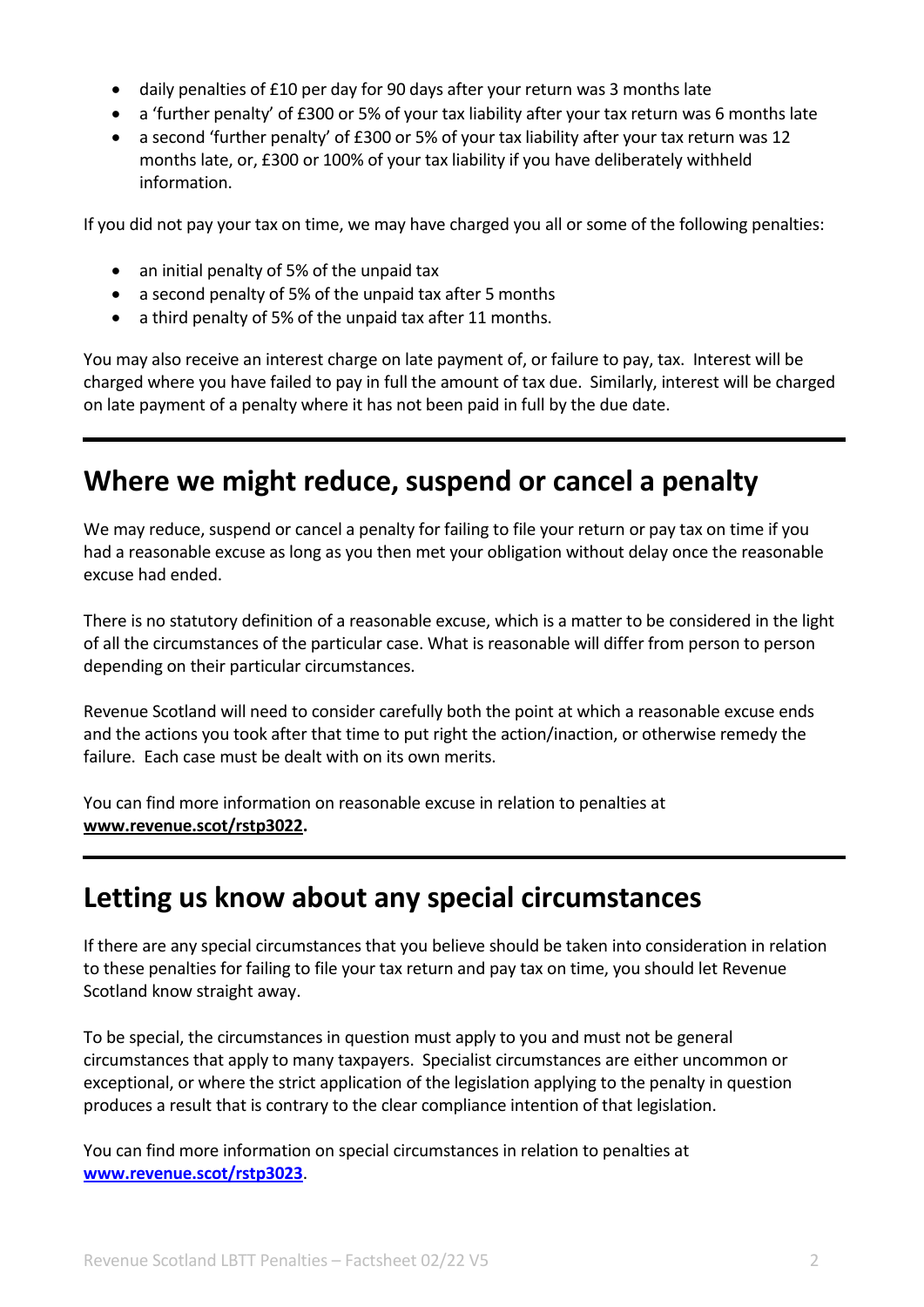# **What to do if you disagree**

If there is something that you do not agree with, you should tell us.

If we make a decision that you have a statutory right of appeal against we will write to you to explain the decision and tell you what to do if you disagree. You will usually have two options. Within 30 days you can:

- request a review (this is an internal Revenue Scotland procedure where your case will be looked at by a member of Revenue Scotland staff who has not previously been involved with your case)
- appeal to The Scottish Tribunals (an independent body which will hear your case).

Details about how to do this are included in each penalty notice.

You do not have to request that Revenue Scotland conducts a review in order to proceed direct with an appeal to the tribunal. If you have requested a review and you are not satisfied with the outcome of it, you can still appeal to the tribunal.

Please note that appeals to the tribunal should be submitted no later than 30 days from the date of the penalty notice. Late notice of an appeal may be given to the tribunal where Revenue Scotland agrees or where the tribunal gives permission.

You can find more information on dispute resolution at **[www.revenue.scot/dispute-resolution.](https://www.revenue.scot/dispute-resolution)**

Further information on the role of the tribunal and guidance for submitting an appeal can be found at **[www.taxtribunals.scot/.](http://www.taxtribunals.scot/)**

## **Frequently asked questions**

- **Q1**: Why have I received a penalty for late submission of a tax return?
- A: We received your tax return after the deadline set by legislation.
- **Q2:** Why have I received a penalty for not submitting a tax return when there is no tax to pay?
- A: The devolved tax legislation sets out when tax returns should be submitted. Even where no tax was is due, taxpayers in certain transactions still have to meet their legal obligations to submit a tax return on time. For example, an LBTT transaction that is valued at or above £40,000, but below £145,000 would still require a return where no tax was due to be paid.
- **Q3**: Why have I received a penalty for failure to submit a tax return?
- A: We think that a tax return is due from you but we have not received one.
- **Q4:** Why have I received a penalty for failing to pay tax?
- A: Either we received a part or full payment from you, but it was after the deadline set by legislation; or we think that a payment is due and we have not yet received it from you.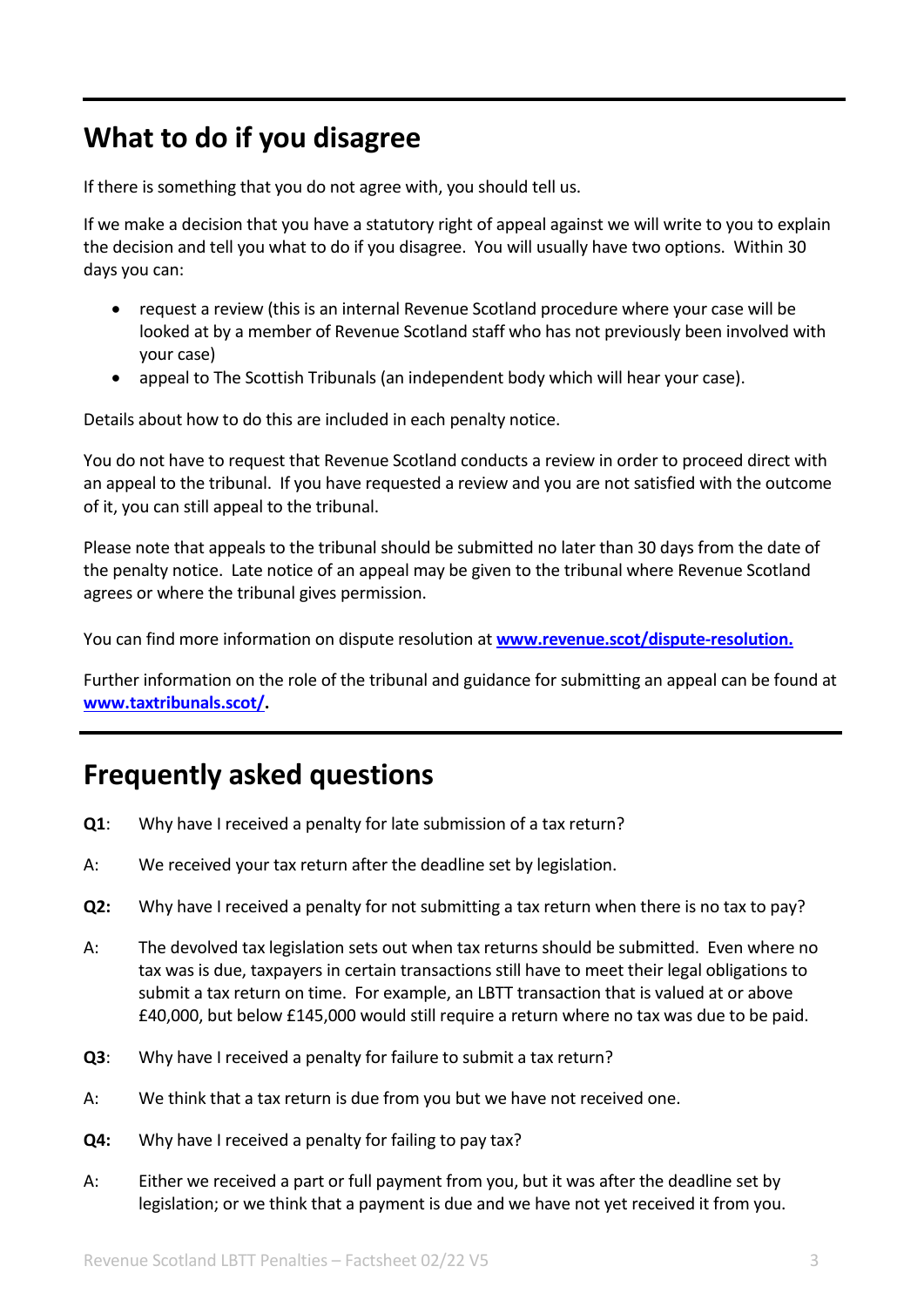- **Q5:** Why do you issue penalties for late returns and payments?
- A: We issue penalties to those who fail to meet their statutory obligations. This is to promote compliance and to encourage taxpayers to comply with future obligations.
- **Q6:** If I disagree with the assessment of this penalty, can I ask for a review or appeal the decision?
- A: If you disagree with the penalty then you have a statutory right to request a review. A review is an internal procedure where an independent officer of Revenue Scotland reviews the original penalty decision and can uphold, vary or cancel the penalty assessment.

If you remain dissatisfied with the outcome of the review you can submit an appeal to the tribunal. You can also submit an appeal directly to the Tribunal, without first requesting a review by Revenue Scotland.

- **Q7:** I have good reasons why a penalty should not apply. Is my reason, or my excuse, enough for the suspension, reduction or withdrawal of a penalty?
- A: We will consider the reasons you set out in writing, when you request a review, and will notify you of our decision. The conclusion of the review might uphold our original decision to impose the penalty or suspend, reduce or withdraw the penalty. When we carry out a review we consider each case on its own merits. We cannot process a request for a review by telephone.
- **Q8:** Can I apply for a payment postponement of LBTT tax, penalties or interest charged if I apply for a review or appeal?
- A: Yes, we will consider a written application of postponement where you have exceptional circumstances that would justify granting the application.
- **Q9:** How much is the penalty in my case?
- A: You will find this stated on the penalty notice you have received. The amounts are set out in law and depend on specific circumstances.
- **Q10:** I have received a penalty notice, but I believe my solicitor or other representative is at fault. Why have you given **me** a penalty? Do I still have to pay it?
- A: Yes, you have to pay the penalty unless it is suspended, reduced or withdrawn. It is your responsibility to make tax returns and pay tax on time.
- **Q11:** Why have I received an interest charge on a late payment?
- A: Revenue Scotland charges interest where an amount of tax or a penalty has been paid, or remains outstanding, after the due date.
- **Q12:** I do not agree with the amount of interest charged on my late payment, for example, I think the interest has been calculated incorrectly.
- A: You should write to Revenue Scotland requesting a review and/or appeal to The Scottish Tribunals.